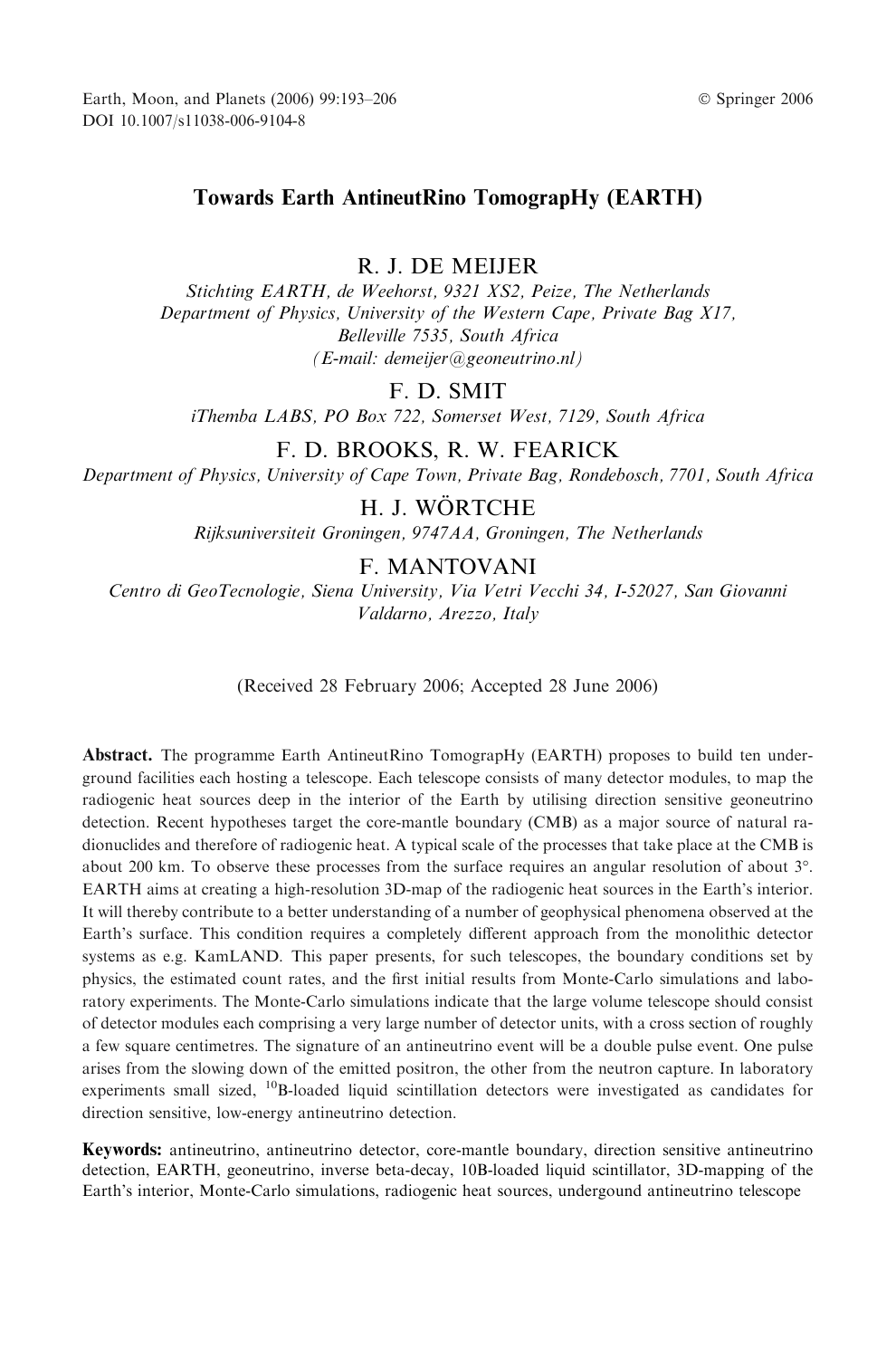#### 1. Introduction

# 1.1. HOW DOES THE EARTH'S INTERIOR WORK?

In its special issue Science in July 2005 listed this question as one of the 25 most prominent questions for the next 25 years (Kerr, 2005). In October 2005 the Scientific American produced a special edition on ''Our Ever Changing Earth''. This indicates a revitalisation of widespread interest in the interior of our planet. At first glance this sounds surprising. It seems that in contrast to the successful exploration of our solar system and parts of the Universe, we have a very limited knowledge of the interior of our planet. The deepest that has been drilled into the Earth was  $\sim$ 13 km deep, a mere 0.1% of the Earth diameter and corresponding to the cruising altitude of jetliners. With present techniques, to ''descending'' deeper is prevented by a rapid increase in temperature and pressure.

Since the beginning of the 20th century information on the deeper parts has been derived from the speed, reflection and refraction of seismic waves, the moment of inertia and the precession motion of the planet, and the physical, chemical and mineralogical information obtained from meteorites and xenolithes. Our present knowledge is often schematically in spherical symmetric models having a crust floating on a viscous mantle, subdivided into a number of concentric shells and encompassing a partially liquid core (Oldham, 1906; Gutenberg, 1914). Only in the crust and the upper mantle usually some structure is indicated.

In the last decades of the 20th century through developments in seismic tomography it has been revealed that parts of the crust are being subducted and have reached the deeper parts of the mantle. The previous view that the convective flow is stratified at a depth of about 670 km and an unmixed or pristine lower mantle is preserved is no longer tenable (van der Hilst and Karason, 1999; Zhao, 2004).

Boyet and Carlson (2005) present a new view on the Earth's interior, which is based on the differences in the isotopic abundance of  $142$ Nd found in meteorites and mantle-derived terrestrial samples. One of the new features is that the layer at the core-mantle boundary (CMB) is a reservoir enriched in radiogenic heat producing sources, resulting from a distillation of the earlier magma ocean and subducted crust. This layer is likely to be the origin of the deep volcanic plumes that manifest themselves at the Earth's surface as ocean islands (e.g. Hawaii, Iceland, Galapagos and Curacao).

Wilson (2005) quoting Tolstikhin and Hoffmann (2005) speculates that this 'hidden' reservoir is composed out of the ancient primordial crust formed from the solidifying magma ocean. Regardless of its precise dimensions and location, the hidden reservoir is thought to contain over 40% of Earth's K, Th and U, the main heat producing elements. If it resides on the core-mantle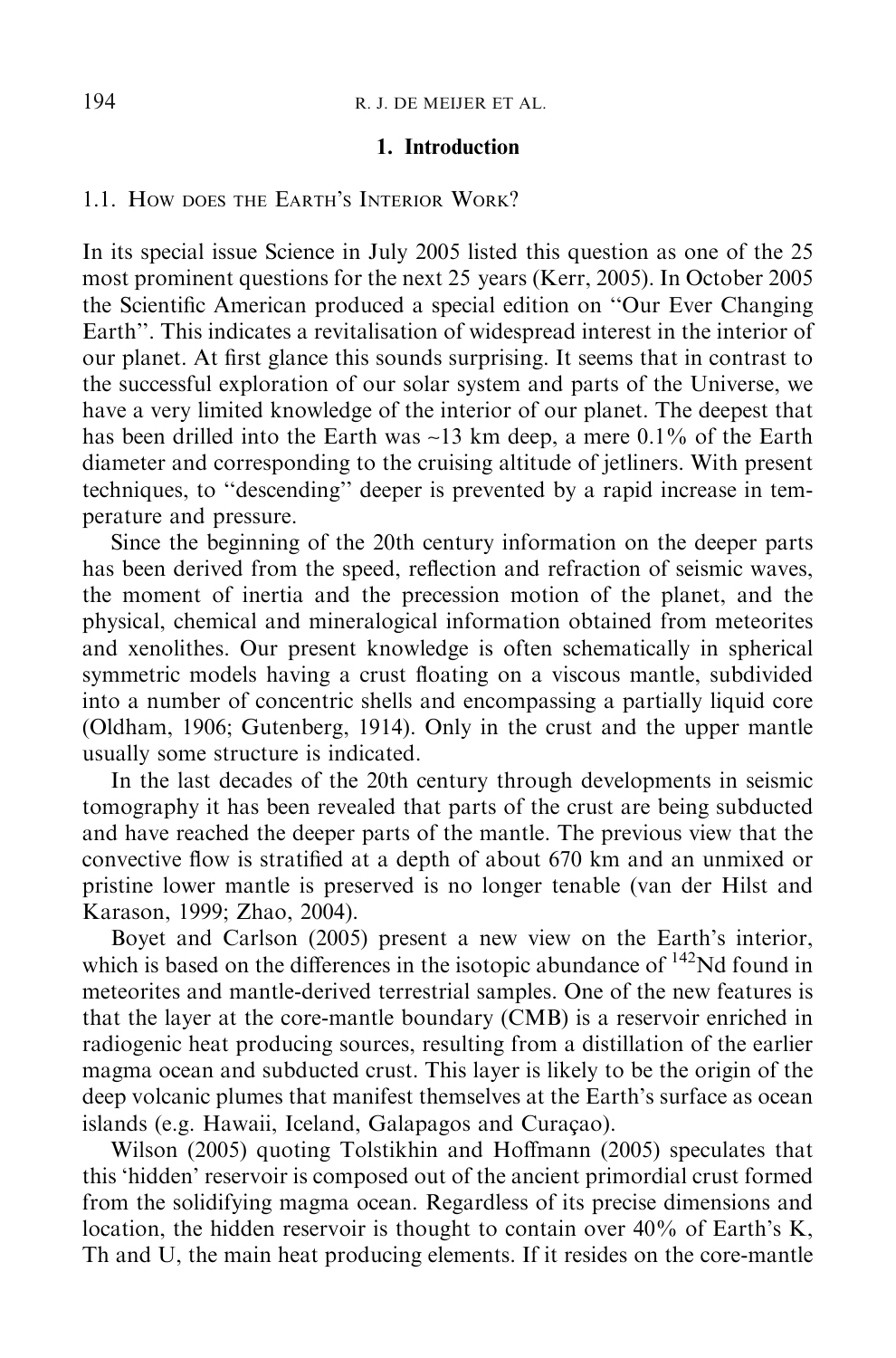boundary, the layer would form a blanket of heat, consistent with the temperature jump of 1000–2000 K within a few hundred kilometres as proposed by Lay et al. (1998).

Presently, little detail is known regarding the fate of subducting slabs. It is clear that large earthquakes occur at the slab/continent interface, and within the slab down to about 670 km depth. But just how far the slab penetrates into the mantle and how the rheology of lithospheric materials behaves once they reach the lower mantle are currently matters of active debate. These questions are fundamental issues in Earth Sciences since they relate to the nature of mantle convection as well as how the Earth evolved and cools off: or, in other words, how the Earth's Interior ''works''?

Processes in the deeper Earth manifest themselves at the surface. The convection in the liquid core produces the geomagnetic field, while the convection in the mantle leads to drift of ocean plates and continents as well as volcanic plumes forming ocean islands. These processes are driven by heat flow. The location, type and size of the heat sources are still a topic of debate. We know the heat flow at the Earth's surface from measurements at about 25,000 locations. These measurements have lead to a rather detailed heatflow map (Pollack et al., 1993). The map shows a large variation (factor 20) in heat flow at the surface with maxima at the mid-oceanic ridges on the southern hemisphere. Integrating the mapped yields, gives a total heat flow of about 45 TW, which is equivalent to the heat production of 15,000 power plants of 1000 MW $_{\rm e}$  each, with an efficiency of 33%.

## 1.2. GEONEUTRINOS

According to Buffett (2003), 6–12 TW is produced in the crust and is of radiogenic origin (decay of natural radionuclides). Radiogenic processes are considered to be predominantly responsible for also the remaining part of the heat flow. In addition to heat the radiogenic processes in the Earth produce antineutrinos and neutrinos: they have been named geoneutrinos (Araki et al., 2005).

The heat produced in nuclear decay is directly related (Fiorentini et al., 2003) to the flux of antineutrinos, as is illustrated in Table I. Detection of low-energy antineutrinos produced in the U and Th decay processes has been demonstrated by liquid scintillator detectors in Kamioka, Japan and in Chooz and Bugey-3 in France. These set-ups primarily address the fundamental aspects of antineutrinos such as their flavour changes and the related mixing angles. The principle of these detectors is based on the capture of an electron–antineutrino,  $\overline{v_e}$ , by a proton of the scintillator material, producing a positron and a neutron. In a simplified picture the positron carries the energy information and the neutron is emitted preferentially in the same direction as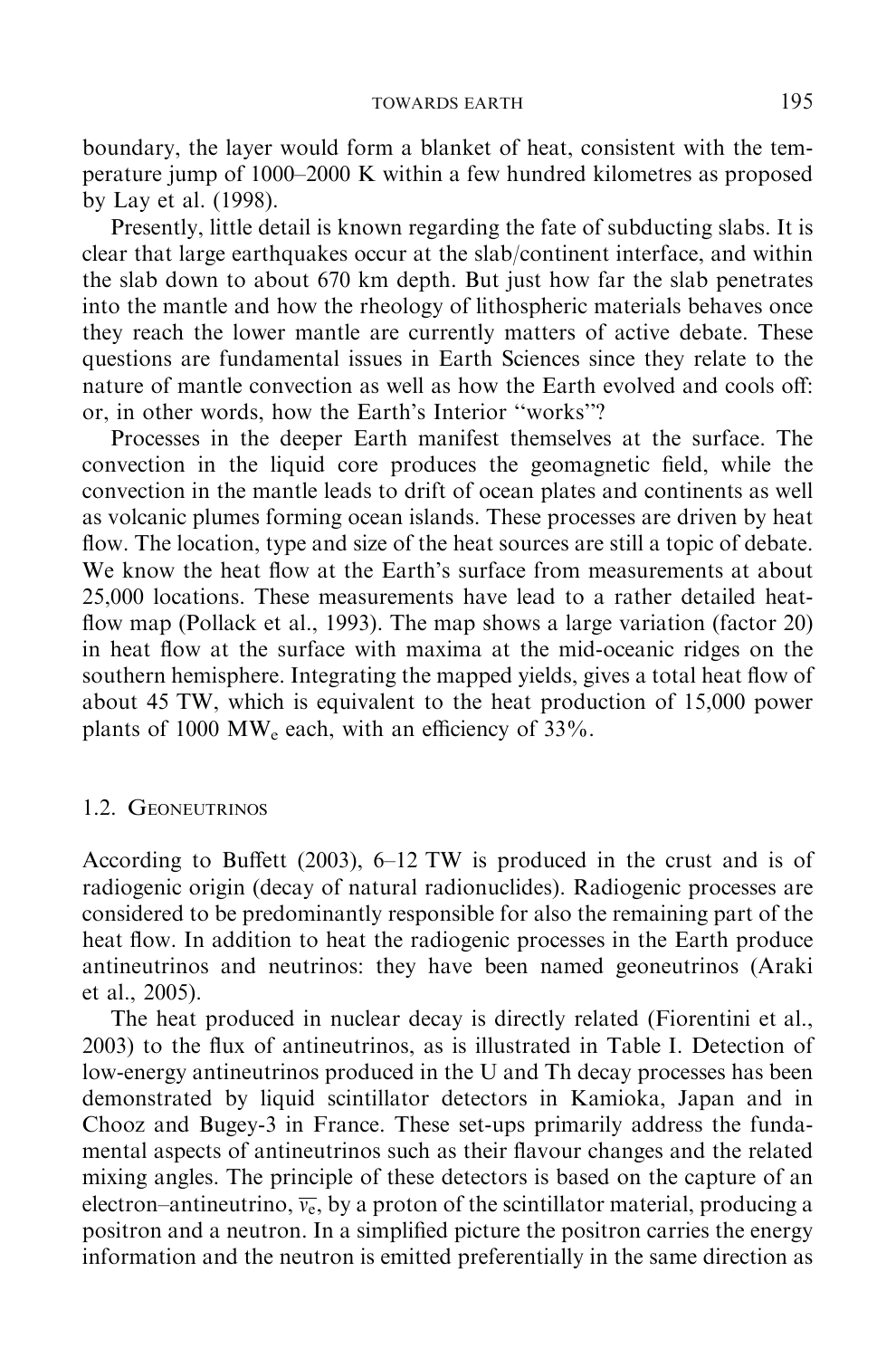Maximum electron-(anti)neutrino energy and heat production in natural decay processes

| Decay                                                                                           | $E_{\text{max}}$ (MeV) | Heat $(W/kg)$         |
|-------------------------------------------------------------------------------------------------|------------------------|-----------------------|
| <sup>238</sup> U $\rightarrow$ <sup>206</sup> Pb + 8 <sup>4</sup> He + 6e + 6 $\overline{v_e}$  | 3.26                   | $0.95 \times 10^{-4}$ |
| <sup>232</sup> Th $\rightarrow$ <sup>208</sup> Pb + 6 <sup>4</sup> He + 4e + 4 $\overline{v_e}$ | 2.25                   | $0.27 \times 10^{-4}$ |
| $^{40}$ K $\rightarrow ^{40}$ Ca + e + $\overline{v_e}$ (88.8%)                                 | 1.31                   | $0.36 \times 10^{-8}$ |
| $^{40}$ K + e $\rightarrow$ $^{40}$ Ar + v <sub>e</sub> (11.2%)                                 | 1.51                   |                       |

the incoming antineutrino (Beacom and Vogel, 1996). The neutron travels only a few centimetres before it is captured. In these detectors the neutron capture is detected by the emitted capture  $\gamma$ -ray. The delayed coincident detection between positron emission and neutron capture characterises an antineutrino detection signature.

The KamLAND collaboration published the first official results on the detection of geoneutrinos (Araki et al., 2005) in July 2005. Their results were obtained with a 1 kiloton, monolithic detector, filled with liquid scintillator and housed in an underground mine near Kamioka, Japan. The detector was originally designed for the detection of fundamental properties of antineutrinos and for this reason is located in the vicinity of nuclear power plants. The geoneutrinos therefore are superimposed on a bell-shaped continuum ranging up to about 8 MeV in the antineutrino spectrum caused by antineutrinos resulting from fission processes in the power reactors. The data presented by Araki et al. (2005) correspond to a measuring period of about 750 days. They have been analysed after making extensive corrections for antineutrinos from the power plants and spurious events due to cosmic-ray induced reactions and due to the <sup>13</sup>C( $\alpha$ , n)<sup>16</sup>O reaction introduced in particular by the decay of <sup>210</sup>Po, which mimic geoneutrino events.

### 2. Proposed Geoneutrino Telescope

The need for high-resolution antineutrino tomography to map the radiogenic heat sources in the Earth's interior has set the goals for the Earth AntineutRino TomograpHy (EARTH) programme, initially presented in 2004 (de Meijer et al., 2004a, b). Waveform studies of seismic waves by closed spaced seismometers record differences in waveforms, which can best be explained by heterogeneities occurring over lateral distances as small as a few tens of kilometres. Seismic-wave reflections have revealed that the layer thickness varies between non-detectable up to 300 km (Lay et al., 1998; Jeanloz and Lay, 2005). To resolve structures of 150–300 km diameter in the CMB requires an angular resolution of about  $3-4^{\circ}$ . This goal is to be realised by a set of ten telescopes distributed worldwide, each with a resolution of about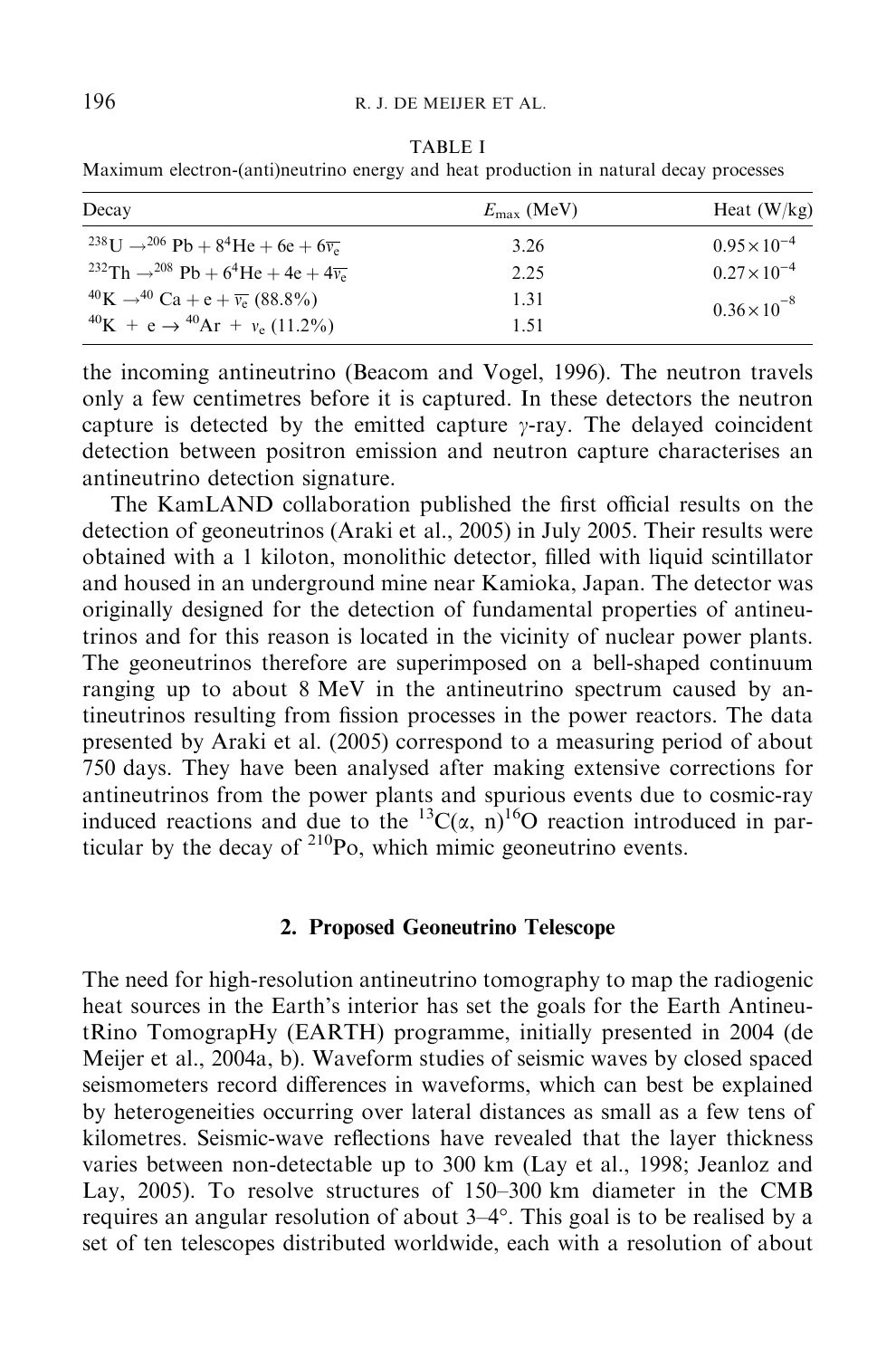$10-15^\circ$  achieved by using direction sensitive detector modules. This goal sets a number of boundary conditions that more or less dictates our starting point and the initial direction of our technological research. We are fully aware that our task is ambitious and not straightforward and cannot be achieved with state-of-the-art technology. Hence it requires a step-wise approach with manageable tasks, clear deliverables and go/no–go decisions. It seems feasible, but requires considerable technological development, with therefore, in all likelihood quite a number of spin-offs.

The results of KamLAND confirm the feasibility of geoneutrino detection by large volume detectors, but with the present monolithic detectors, no location of the geoneutrino sources can be made. As indicated above, the antineutrino capture contains information on the direction of the incoming antineutrino and the challenge becomes how to utilise this information. As we will demonstrate in this proposal for the localisation of the radiogenic heat sources, directional sensitive detectors are to be developed. These detectors will be placed in a modular detector set-up to form a telescope with a detector mass of four times that of KamLAND.

To check the feasibility and the degree of directional discrimination we place our first telescope, TeleLENS (Telescope for Low-Energy Neutrino based Sciences), on the island of Curacao, The Netherlands Antilles, situated at about  $12^{\circ}$  N;  $69^{\circ}$  W. Using the crustal reference model as used by Mantovani et al., (2004) and assuming 20 TW homogeneously distributed in the mantle as well as a localised hypothetic source of 5 TW in the CMB at  $30^{\circ}$  S;  $69^{\circ}$  W, we estimate an expected signal of 24 TNU<sup>1</sup> from the continental and oceanic crusts, 17 TNU from the mantle and 6 TNU from the hypothetical localised source. Since the conversion to the number of detected geoneutrinos depends on the actual volume of the detectors, the detector material and the detection efficiency, it is hard to produce reliable numbers for TeleLENS at this stage of its development.

The choice for Curação comes from its large distance to operating nuclear power stations in Florida. The ratio between the fluxes of electron–antineutrinos from the power reactors and geoneutrinos at Curação is 0.1. This value is similar to the ratio for Hawaii and two orders of magnitude smaller than for Kamioka, Japan. According to geological information obtained from surface studies (Beets, 1972; Klaver, 1987) the western part of the island contains a large and deep body of limestone on top of basalt. Plans for an analysis of seismic data and pilot drilling are presently being discussed, partly in the framework of the International Continental Scientific Drilling

<sup>&</sup>lt;sup>1</sup> TNU stands for Terrestrial Neutrino Unit and corresponds to one electron–antineutrino event per year and per  $10^{32}$  proton.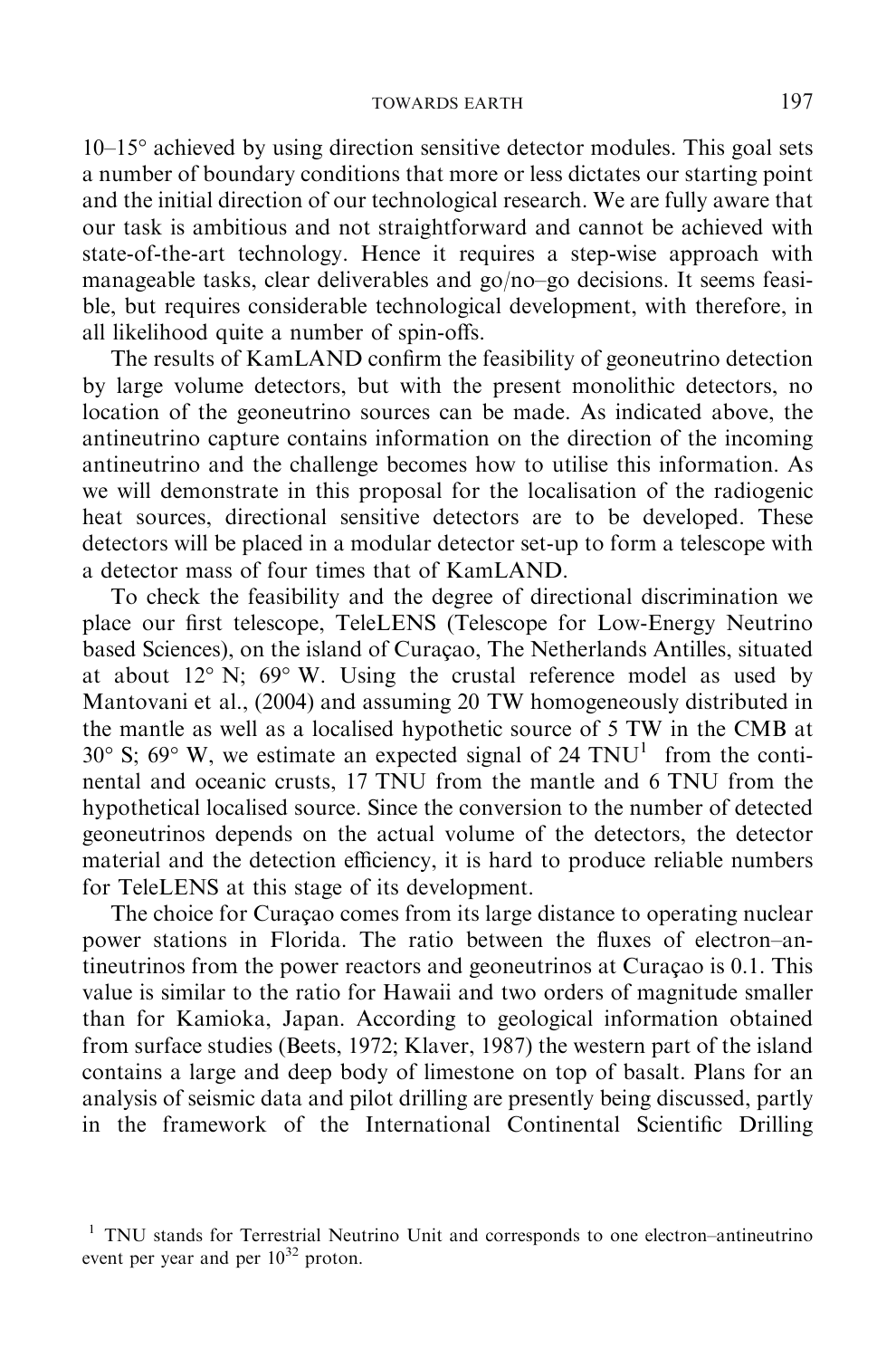Programme (ICDP). A first exploratory drill to 70 m depth revealed a temperature drop with depth similar to that in the ocean waters.

Direction sensitive antineutrino detectors have not yet successfully been demonstrated and therefore the design, construction and test of these detectors will be one of the objectives of the first phase of the EARTH programme. At this time, our prime emphasis is on the development of the detector units and modules as well as their associated electronics and readout systems. This development should lead to a Proof of Principle test of our direction sensitive detectors, planned to be carried out at the nuclear power plant of Koeberg, ~25 km north of Cape Town. The outcome of this test is the first go/no–go decision point. We therefore refrain from further speculations on the subsequent trajectories or the details of TeleLENS.

## 2.1. TECHNOLOGICAL APPROACH

Antineutrino detection is traditionally based on the inverse  $\beta$ -decay:

 $\bar{v}_e + p \rightarrow n + e^+$ 

in which an electron–antineutrino,  $\overline{v_{e}}$ , is captured by a proton producing a positron and a neutron. The reaction has a  $Q$ -value of  $-1.8$  MeV, hence in a scintillator, geoneutrinos produced by  ${}^{40}$ K are not detected (see Table I). As mentioned above, in a simplified picture the positron carries the energy information, and the neutron is emitted preferentially in the same direction as the incoming antineutrino. The neutron is detected via charged particles or photons emitted directly after it is captured by a nucleus in the scintillator material. The neutron travels a few centimetres in a few microseconds before it is captured. The delayed coincident detection between the positron and the neutron defines an electron–antineutrino detection signature.

Traditionally the neutron capture takes place on a H or a Gd nucleus within the scintillator. Prompt  $\gamma$ -rays resulting from neutron capture are detected. The  $\gamma$ -ray emission is isotropic and the mean free path of the  $\gamma$ -rays is considerably larger than the few centimetres the neutron travels. Hence, the direction information carried by the neutron is lost. In our proposal  $^{10}B$  is used as a neutron catcher. Capture of a thermal or epithermal neutron on <sup>10</sup>B leads to disintegration into two charged particles ( $\alpha$  and <sup>7</sup>Li nucleus) which are then brought to rest in the scintillator within a few microns from the point of capture. In addition, the velocity dependence  $(v_n)$  of the neutron capture cross section  $(1/v_n)$  of <sup>10</sup>B leads to an earlier capture of the neutron. This narrows the time window of the event and ensures that the neutron does not deviate too much from its original direction. Our Monte-Carlo simulations (see below) show a reduction in the number of collisions (between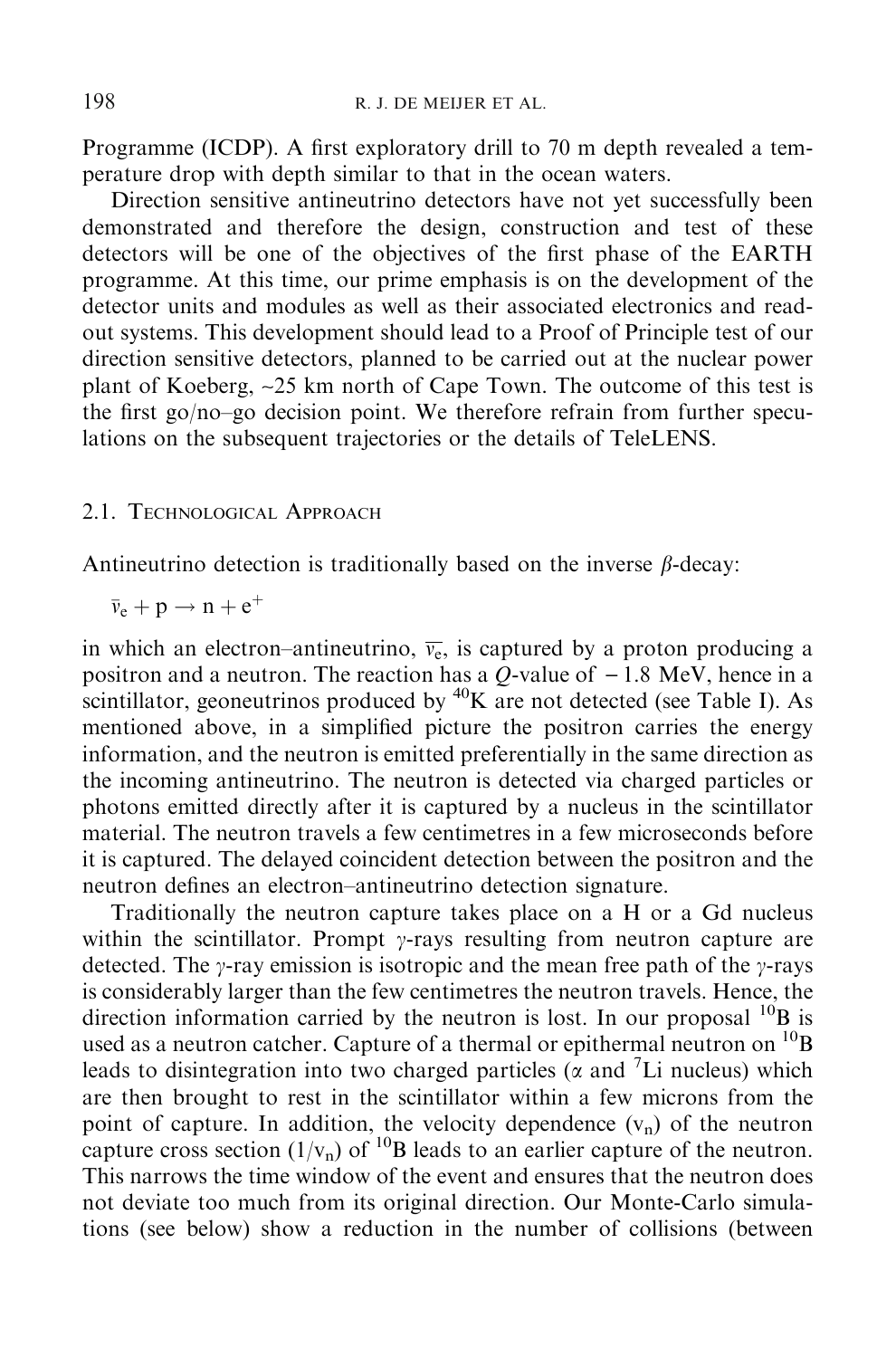positron emission and neutron capture) by a factor of two in scintillators containing  $5\%$  (by weight)  $^{10}$ B compared with those containing no boron.

Wang et al. (1999) have discussed the feasibility of using liquid boronloaded scintillators (BLS) for the detection of antineutrinos. Based on their work together with earlier studies of boron-loaded scintillators we consider that this detection medium is not suitable for use in large scale monolithic detectors such as KamLAND but could nevertheless be useful in a large detector system consisting of a large number of relatively small  $(11)$ detector units. Two important factors that prohibit the use of BLS in a large monolithic antineutrino detector are the following: (a) only a liquid BLS could be considered for use in such a large detector and the liquid BLS presently available are all highly hygroscopic and would thus be extremely difficult to handle and to contain in large volumes; and (b) even though the kinetic energy released to the charged products of the neutron capture reaction in BLS is  $>2.3$  MeV the light output resulting from this energy is very small, equivalent to that produced by an electron of energy about 60 keV, due to the well-known ionisation density quenching characteristics of organic scintillators. In a very large scintillator the light attenuation due to the long travel distance through the scintillator to the photomultiplier tubes can be expected to reduce the weak neutron capture signal to a level at which it cannot be distinguished from photomultiplier noise and low energy background.

These problems can be avoided in a modular system if the design of a basic single detector unit is very simple and limited to a maximum volume of about 1 l. In such a system there is first the possibility of using a plastic BLS which is rugged and chemically stable, unlike the liquid BLS. However, even if a liquid BLS is used, handling and containment of the liquid should not be a problem when the volume is small. In addition, the good light collection properties that can be achieved using the proposed size of module should avoid problems in the detection of the small amplitude of the neutron capture signal in BLS.

## 2.2. SIMULATIONS

The influence of  $^{10}$ B on the direction information carried by the neutron has been investigated by simulating the capture reaction of an antineutrino by a proton according to the kinematics as described by Beacom and Vogel (1996). Figure 1 clearly shows the effect of  $^{10}$ B on the longitudinal and transverse distribution of the position where the neutron is captured. It clearly shows that the transverse distribution is much narrower and the longitudinal distribution is also considerably more focussed. These effects are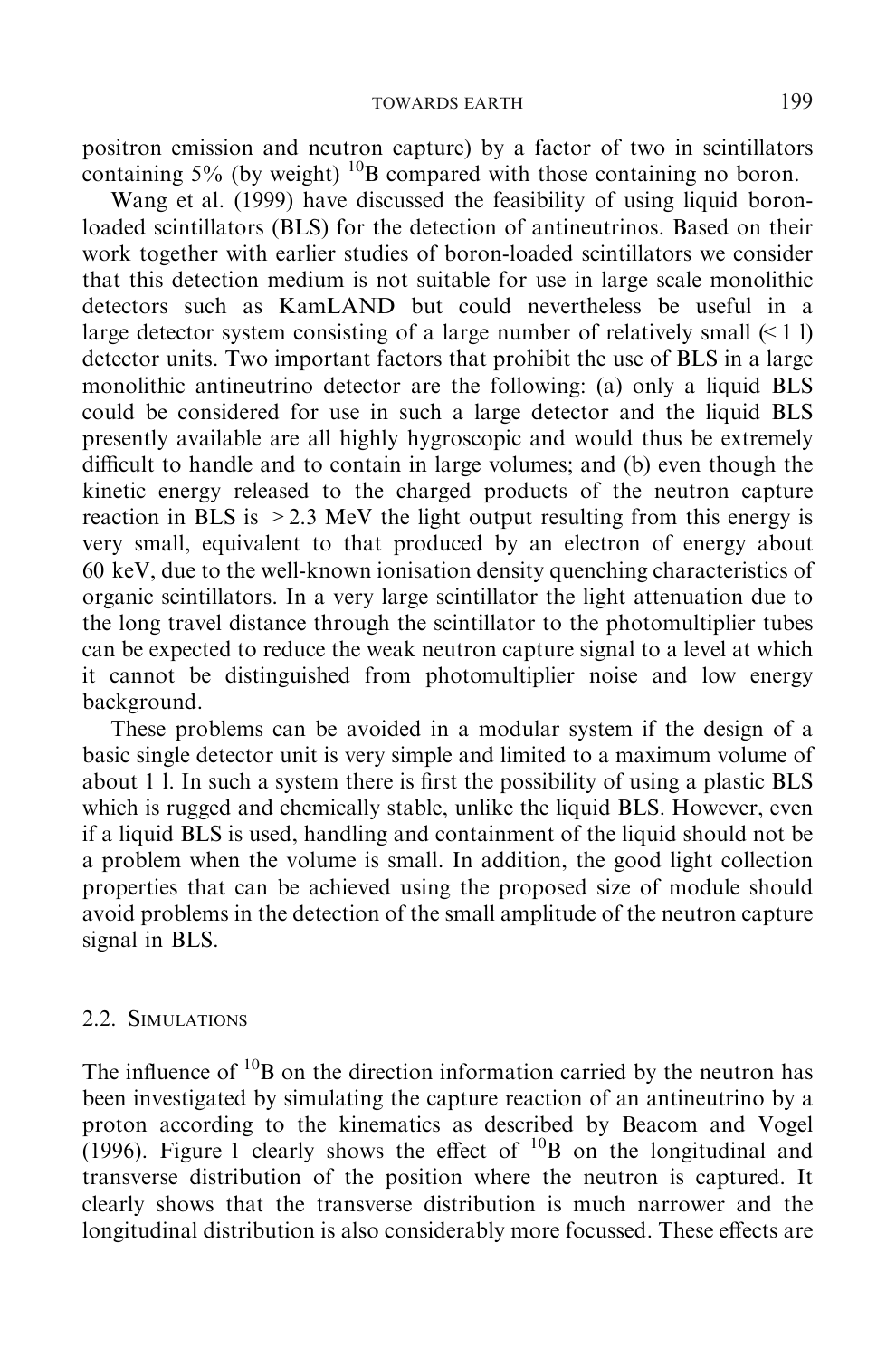

*Figure 1.* The effect of <sup>10</sup>B loading on the neutron capture location. At the top a detector loaded with  $5\%$  <sup>10</sup>B; at the bottom a detector without B. The results represent 50,000 antineutrino-capture simulations of reactor antineutrinos coming in along the negative x-axis and captured at  $(x,y) = (0,0)$  in a large volume detector.



Figure 2. Schematic view of two detector units in an antineutrino module.

clearly related to the fact that the neutron, on average, has half the number of collisions before it is captured.

These results have been used to simulate, in a single detector unit, the sensitivity of the detection probability for neutron detection to the angle of incidence of the antineutrino. For simplicity the unit is assumed to be very long relative to its cross section (two units are schematically presented in Figure 2). Figure 3 shows our simulated neutron detection probability as function of incident antineutrino angle relative to the detector axis for various detector cross sections. It clearly shows that direction sensitivity can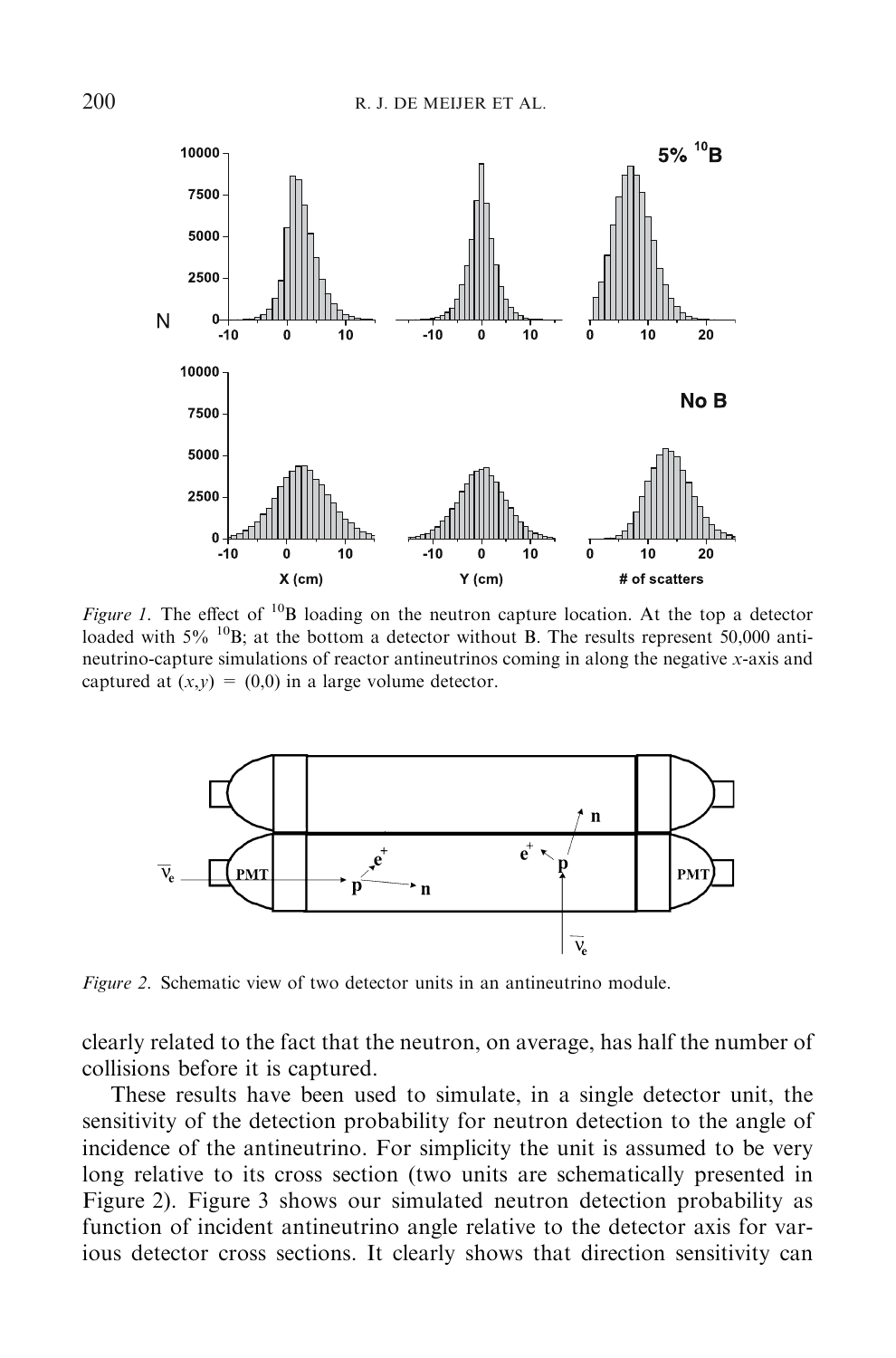

Figure 3. Neutron-detection probability as function of incident angle and detector cross section.

only be obtained for small physical cross section, modular detector systems. It also shows that the efficiency of a single-unit detector is directly proportional to its physical cross section, indicating that without appropriate measures events will be discarded. With the low reaction cross section for antineutrino capture this will be unacceptable. To solve this problem detectors are stacked in modules as e.g. in Figures 2 and 4. Neutrons arising from radially entering antineutrinos would be lost from a single detector module, but can be recorded in an adjacent detector.

The simulations confirm the fact that the neutron travels only a few centimetres, which dictates that for direction sensitivity the physical cross section of the detectors should be restricted to a few centimetres or less. Consequently, to obtain a large volume implies that a very large number of units is imperative.

### 2.3. EXPERIMENTAL TESTS

To test the feasibility of our approach we have started to carry out some experiments at iThemba LABS, South Africa. In these experiments the detection mechanism is mimicked by using neutrons from a  $^{252}$ Cf spontaneous fission source, and 3.8 cm diameter, 2.5 cm long, sealed glass cells filled with NE311A liquid scintillator containing 1 or  $5\%$ <sup>10</sup>B by mass. The neutrons elastically scatter off protons and produce a recoil-proton scintillation that simulates the positron emitted in antineutrino capture. A double-pulse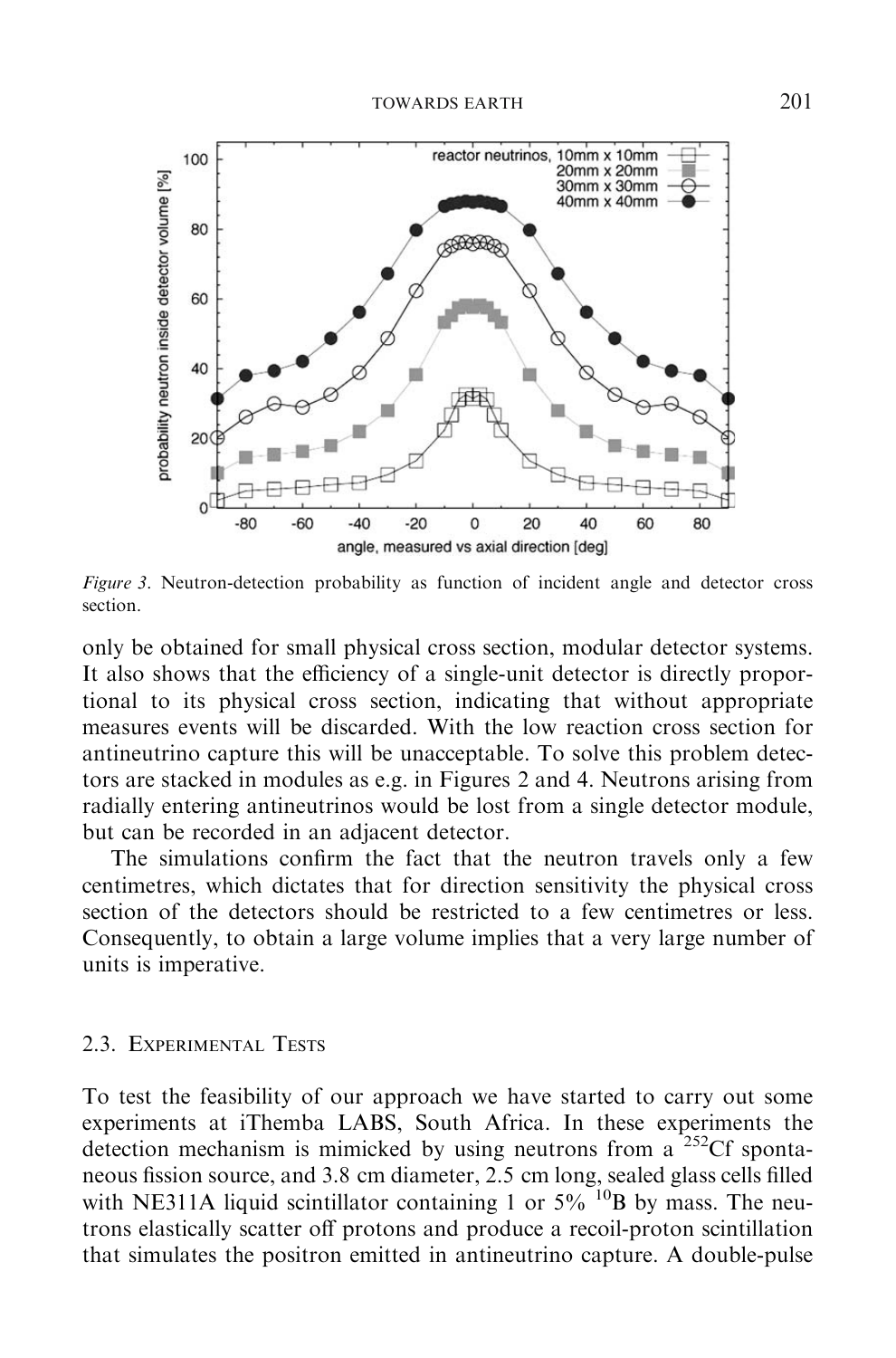event results if the neutron is moderated after multiple scatterings and eventually captured by a  ${}^{10}B$  nucleus in the BLS. The test experiments were carried out using a 8-bit, digital sampling oscilloscope to digitise the photomultiplier-output pulse shapes and a desktop PC to read out, record and analyse the digital output information.

Figure 5 shows examples of two types of a double pulse event recorded in the experiments. Figure 5a shows a typical true double-pulse event. The initial pulse can be recognised as due to a recoil proton from the fact that it displays a distinct low-amplitude tail (slow scintillation component) that continues for 200–300 ns after the start of the pulse. The second pulse, due to neutron capture, stands out clearly above the background noise. Figure 5b shows an example of a spurious double-pulse event that can occur very easily in this type of detector and therefore needs to be well understood and carefully avoided. The event shown in this figure was obtained using a  ${}^{60}Co$ gamma source. Similar results can be obtained using any type of source, including both neutron and gamma. The initial pulse in Figure 5b is attributed to a recoil electron associated with Compton scattering in the BLS. The ''tail'' of this pulse is small in comparison with that of the initial pulse in Figure 5a and the two pulses can easily be distinguished as due to ''electron'' and ''proton'' respectively by means of a pulse-shape discrimination algorithm operating on the digital output data. The second pulse in Figure 5b is attributed to ''after-pulsing'' associated with ion and/or optical feedback effects inside the photomultiplier tube of the detector. The after-pulse occurs at a characteristic time after the initial pulse (about 480 ns in the test experiments), depending on the operating conditions. It can be suppressed or controlled by careful selection of the high voltage applied to the photomultiplier and selection of the photomultiplier itself.

Figure 6 shows results from test measurements made under conditions in which after-pulsing was suppressed. The frequency of double-pulse events produced by neutrons from the 252Cf source was measured as a function of the time delay T between the two pulses. The plot shows the number  $N(T)$  of events for which this delay exceeds  $T$  as a function of  $T$ . From simple considerations this distribution is expected to drop off exponentially with a decay time  $T_0$  that depends on the concentration of  $^{10}B$  in the liquid scintillator, the detector geometry and perhaps other factors as well. Monte-Carlo simulations are in progress to determine  $T_0$  for comparison with the experimental measurements.

## 2.4. BACKGROUND REDUCTION

One of the challenges for monolithic detectors is to reduce background; for modular detectors a similar challenge will be faced. In comparison to the monolithic detectors the modular detector is expected to have advantages in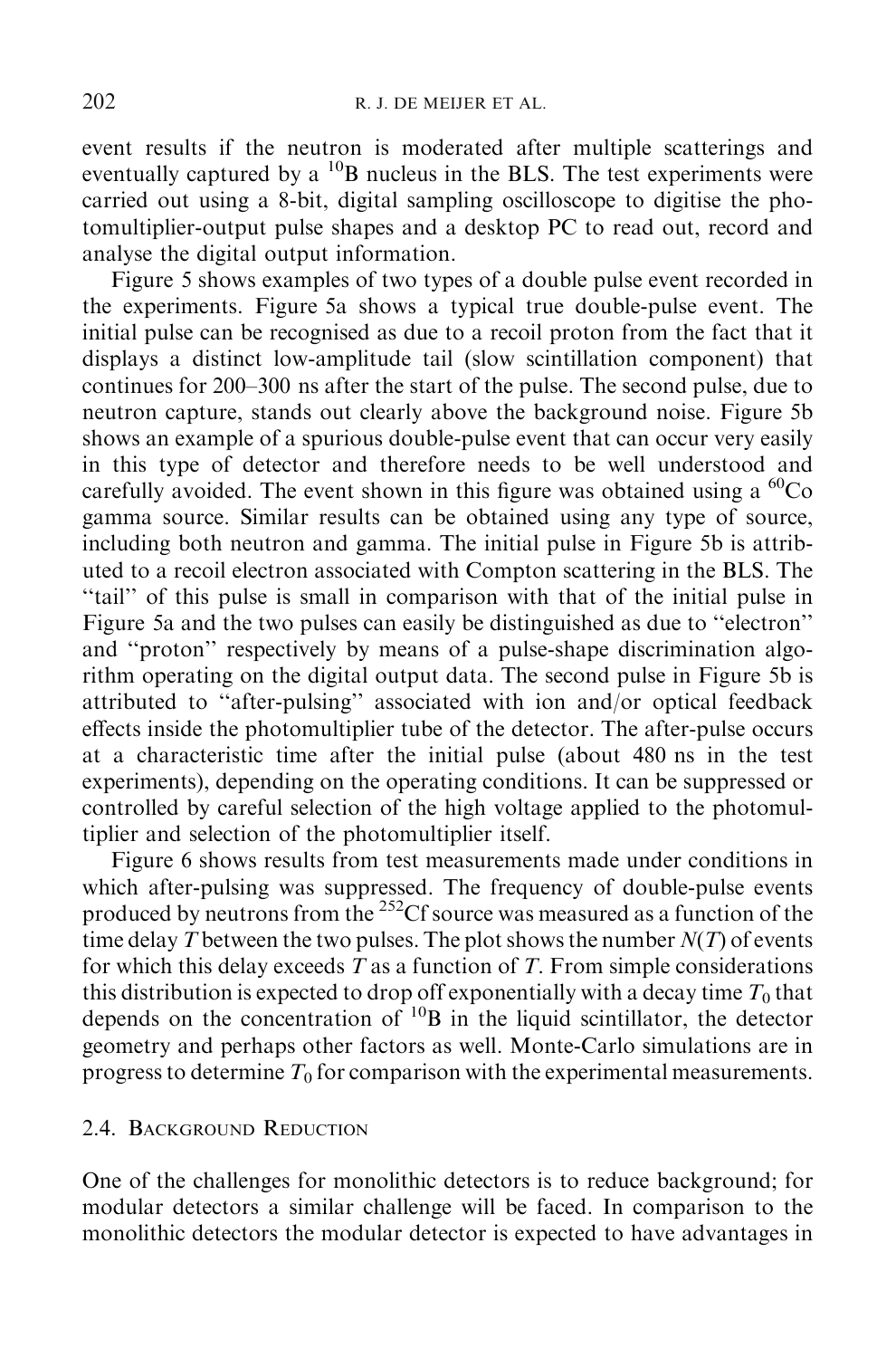

Figure 4. Schematic representation of a multi-unit antineutrino module.



Figure 5. An example of two types of a double pulse event. Top: a recoil proton and a boroncapture pulse and bottom: a  $\gamma$ -ray pulse and an after pulse.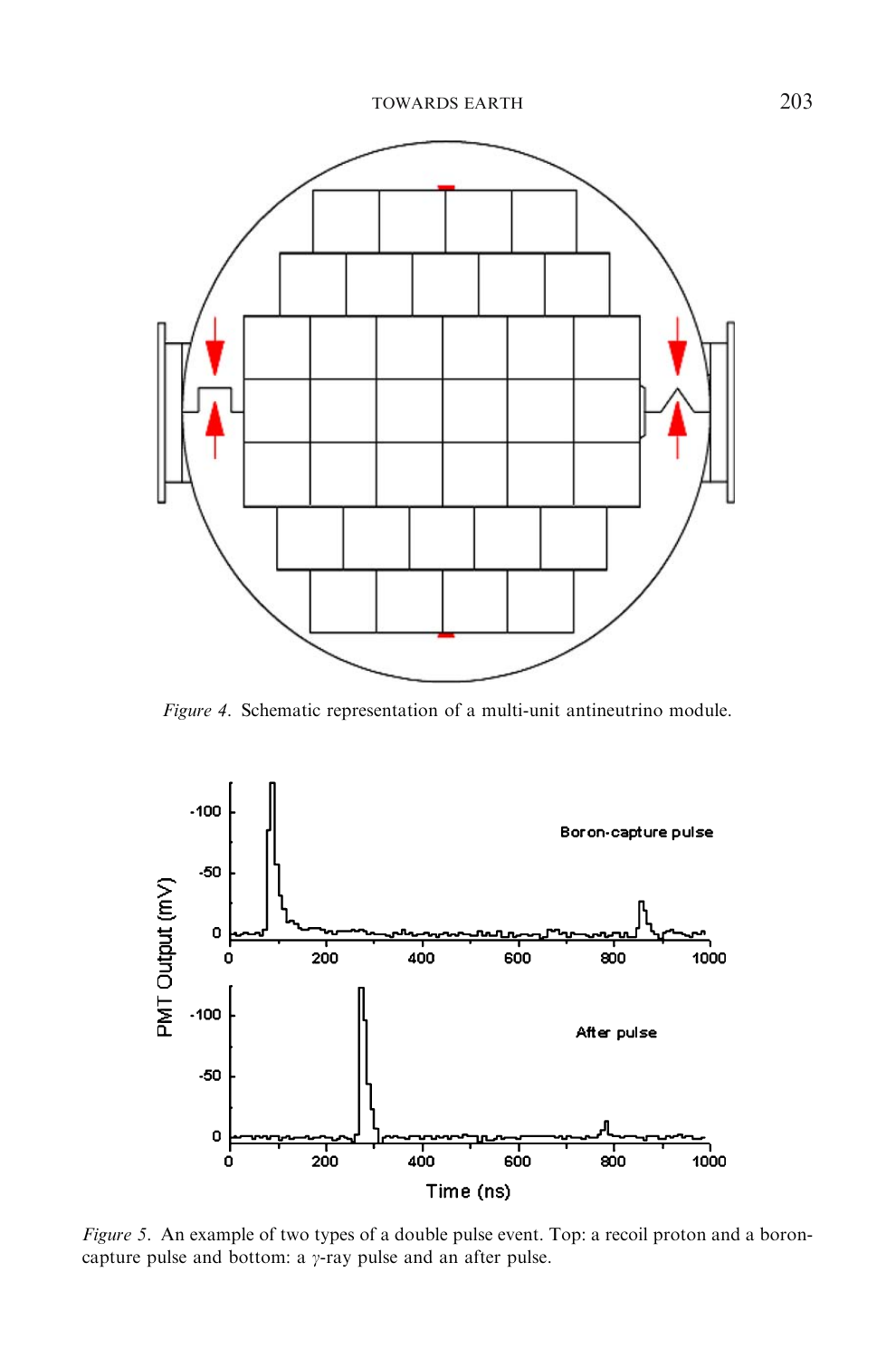

Figure 6. Plot of the number  $N(T)$  of double pulse events for which the time t between the two pulses is larger than T. The fitted line represents the function 116 exp  $(T/T_0)$  with  $T_0 = 400$  ns.

background reduction. In a monolithic detector every light producing event is detected by every PMT, if the signal is above its threshold. For a modular detector system the following factors contribute to background reduction:

- 1. The light pulse is only detected in a single cell, which comprises only a very small fraction of the total volume. For the coincidence requirement the second pulse can only originate from a volume of one cell. (Estimated reduction factor:  $10^{-6}$ – $10^{-7}$ .)
- 2. A real event is restricted to one or a few adjacent cells.
- 3. The neutron capture by  $^{10}$ B produces an almost constant light pulse due to the large Q-value.
- 4. The close proximity of the PMTs  $(< 1 \text{ m})$  to the interaction leads to a higher light collection, which has two significant advantages
	- Capture on  $^{10}$ B produces a weaker neutron signature than capture on H or Gd. The close proximity may still allow the detection of the weaker signals. Moreover <sup>10</sup>B loading leads to a faster capture of the neutron thereby better conserving the direction information carried by the neutron and reducing the interaction in space  $(10^{-1}$ – $10^{-2})$  and time  $(10^{-6})$ .
	- Using the pulse characteristics becomes possible unlike in monolithic detectors. Quantification of these background-reduction factors will be part of the Proof of Principle test.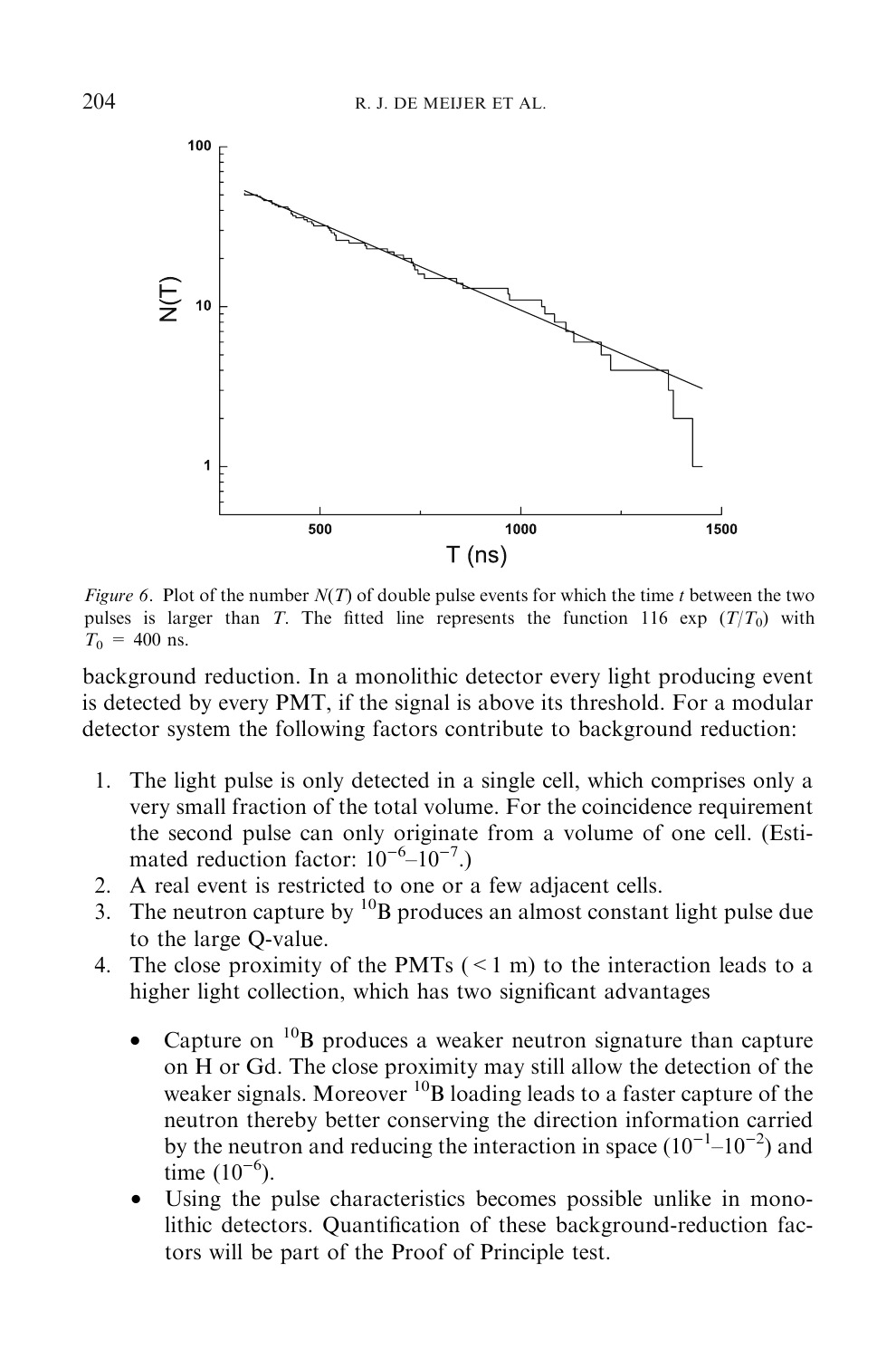#### 2.5. PROOF OF PRINCIPLE

The results obtained thus far give us confidence to proceed to the next stage on the route to the Proof of Principle test. In the next step we will first investigate the properties of boron-loaded plastic detectors as well as the use of natural boron-loaded liquid scintillators. These detectors will then be exposed to the high antineutrino flux at one of the Koeberg reactors (0.92 GW<sub>e</sub>), located  $\sim$ 25 km north of Cape Town. Based on the estimates of Bernstein et al. (2002) we expect about 2 to 3 events per day per kilogram detector material. Initially we will mainly be interested in detection of double pulses and analysing the scintillator properties. After optimising the detectors and their electronics, we will construct a number of test detectors and investigate their individual direction sensitive detection efficiency.

## 3. Conclusions

A 3D image of the radiogenic heat sources in the Earth's interior with a spatial resolution of about 150 km at the Core-Mantle-Boundary (CMB) will certainly revolutionise the understanding of how the Earth works and may lead to better knowledge on a number of phenomena observed at the Earth surface. In addition to seismic tomography, antineutrino tomography seems to be the only additional method to reach this goal. To obtain antineutrino tomography with a spatial resolution comparable or better than seismic tomography requires direction sensitive antineutrino detection. The existing large monolithic antineutrino detector set-ups will not be able to provide sufficient resolution.

The proposed detector system in this paper is a consequence of the goal to eventually map the radiogenic heat sources with high resolution by antineutrino tomography (e.g. located at the CMB with a size of about 200 km). It starts by exploiting the direction information contained in the kinematics of the antineutrino capture by a proton. Based on simulations of the neutron tracking we conclude that the detectors should have a physical cross section of the order a few centimetre squared. In this paper we have demonstrated that from the physics point of view such detectors provide sufficient direction sensitivity and sufficient background reduction. In this paper we have not yet addressed the technical question of how a very large number of detectors may be equipped and read out. The presentation of Daniel Ferenc (submitted) at this conference is an indication that with time these technical challenges can be resolved. We are fully aware that this is an indication of a solution to only one of the many technical developments that need to take place. On the one hand there is no guarantee of success but on the other hand we see no other obvious solution.